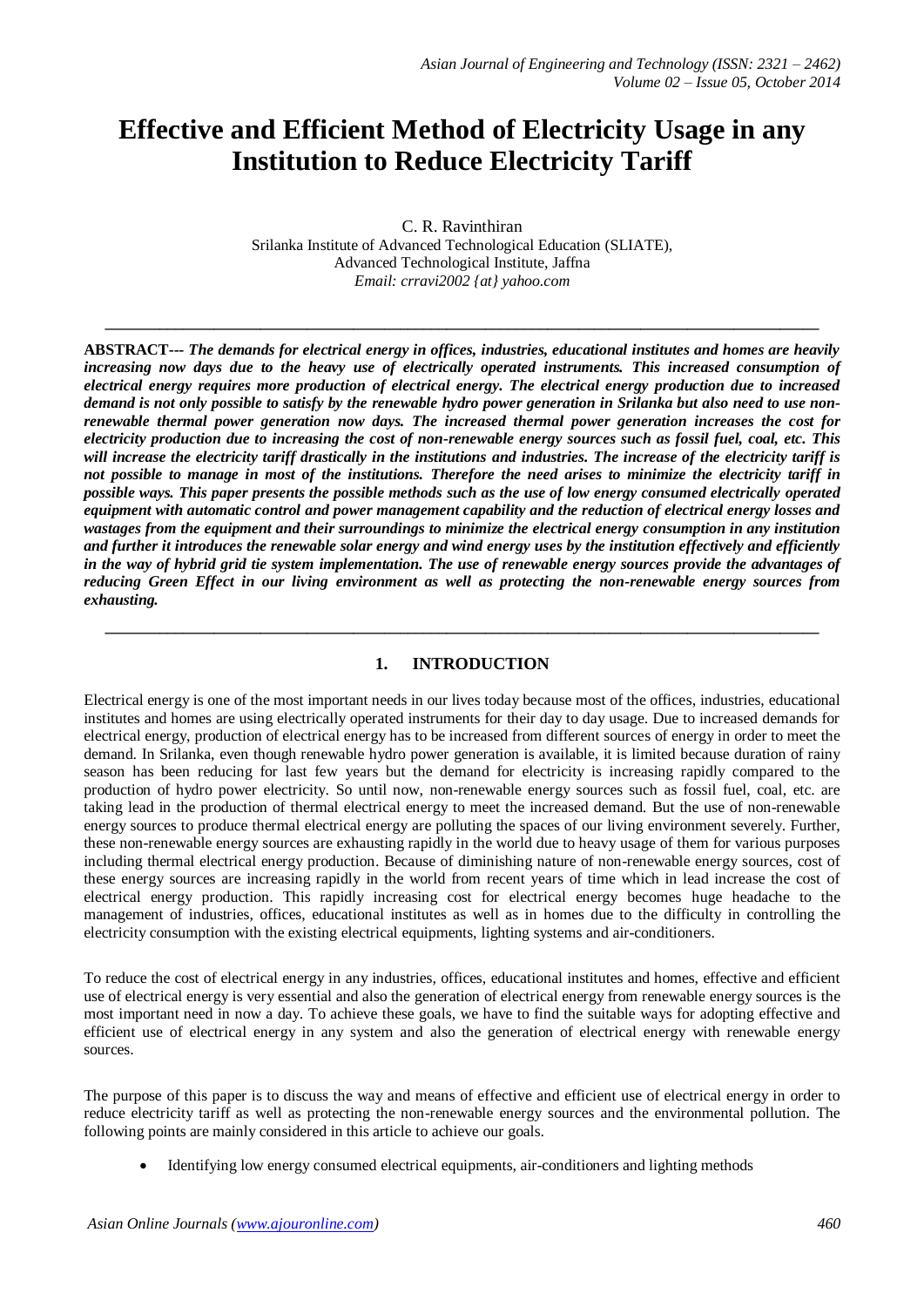- Finding the ways for maximum effective use of electrical energy comfortably with minimum energy losses and wastages.
- Introducing grid connected hybrid solar and wind energy system.

# **2. METHODOLOGY**

#### *2.1 Low Energy consumed electrical Systems*

Office equipment is the fastest growing electrical load in the business and educational sectors. With the widespread use of computers, monitors, printers, fax machines, scanners, photocopiers and other electrically operating devices, an office will have hundreds of electrical energy units and then the energy costs will add up. Energy use by office equipment has surpassed lighting in many buildings where office equipment and miscellaneous loads can account for up to 2.5 Watts per square foot of floor space while lighting only makes up 1.5 Watts. In a recent study, office equipment and other miscellaneous uses accounted for over 40 percent of electricity consumption in large office buildings, in which most of that by office equipment. Since office equipment accounts for an increasingly large share of the electricity bill, it is important to consider energy use characteristics when new equipment are purchased for office usage. By shopping the most energy-efficient office equipment, the electricity bill will be reduced, adding to the bottom line. This energyefficient equipment are automatically powers down when not in use for a period of time and they can be recognized by looking for the familiar ENERGY STAR label. With ENERGY STAR rated office equipment, energy use can be reduced by 50 percent or more. This helps to reduce the load on air conditioning equipment due to low power dissipation by those equipment and also to protect the environment from greenhouse gas emissions as well.

Further, while purchasing the devices it is always very important to look that they have power management capabilities which enable them to power down after a predetermined period of inactivity. For computers, it is better to purchase laptops instead of desktops because a typical laptop computer draws only 15 to 25 watts during the use compared to the 150 watts used by a conventional desktop computer and monitor and also the laptop sleep mode typically uses just a fraction of a watt. For printers and copiers, it is necessary to look that they have power management features and also to be considered that they do not use a heat fusing mechanism when applying ink to paper which require much energy. While purchasing TV or monitor, LCD or LED displays are better than conventional displays because these displays use much less energy than comparable plasma sets and cathode ray tubes (CRTs).

Power adapters are mostly used in low power products like camcorders, digital cameras, laptops, and cell phones in everyday use. So they have to be selected to save a substantial amount of energy by switching to an Energy Star power adapter which, on average, is 30% more efficient than conventional models. They are also often lighter and smaller in size, making it easier for consumers to travel with products such as their laptops.

Air conditioners are widely used in offices and laboratories in any institutions. They cost more money and use more energy to cool the places. Typically 30% to 40% of the utility bills pay for cooling the environment in our country. To reduce the energy consumption and cost of electricity bills for the use of air conditioners, Energy Star® with programmable thermostat air conditioners have to be installed in the laboratories and offices. In addition, solar airconditioners can be used with electricity and solar energy as an auxiliary power in accordance with the principle of fluid dynamics. This solar air-conditioner combines the absorption working system to compression system by using environmental friendly media in cooling on the basic of traditional air-conditioner technology to achieve energy-saving up to 30% and environmental protection. It adopts vacuum tube solar collector which is with high performance of absorption and low reflection ratio. Further, air filters of air-conditioners must be kept clean or replace while damaged in order to reduce the energy consumption by around 5%. D.C powered solar air conditioners can also be used directly with solar system as shown in Figure-1 in order to reduce a.c. power consumption from the common power grid.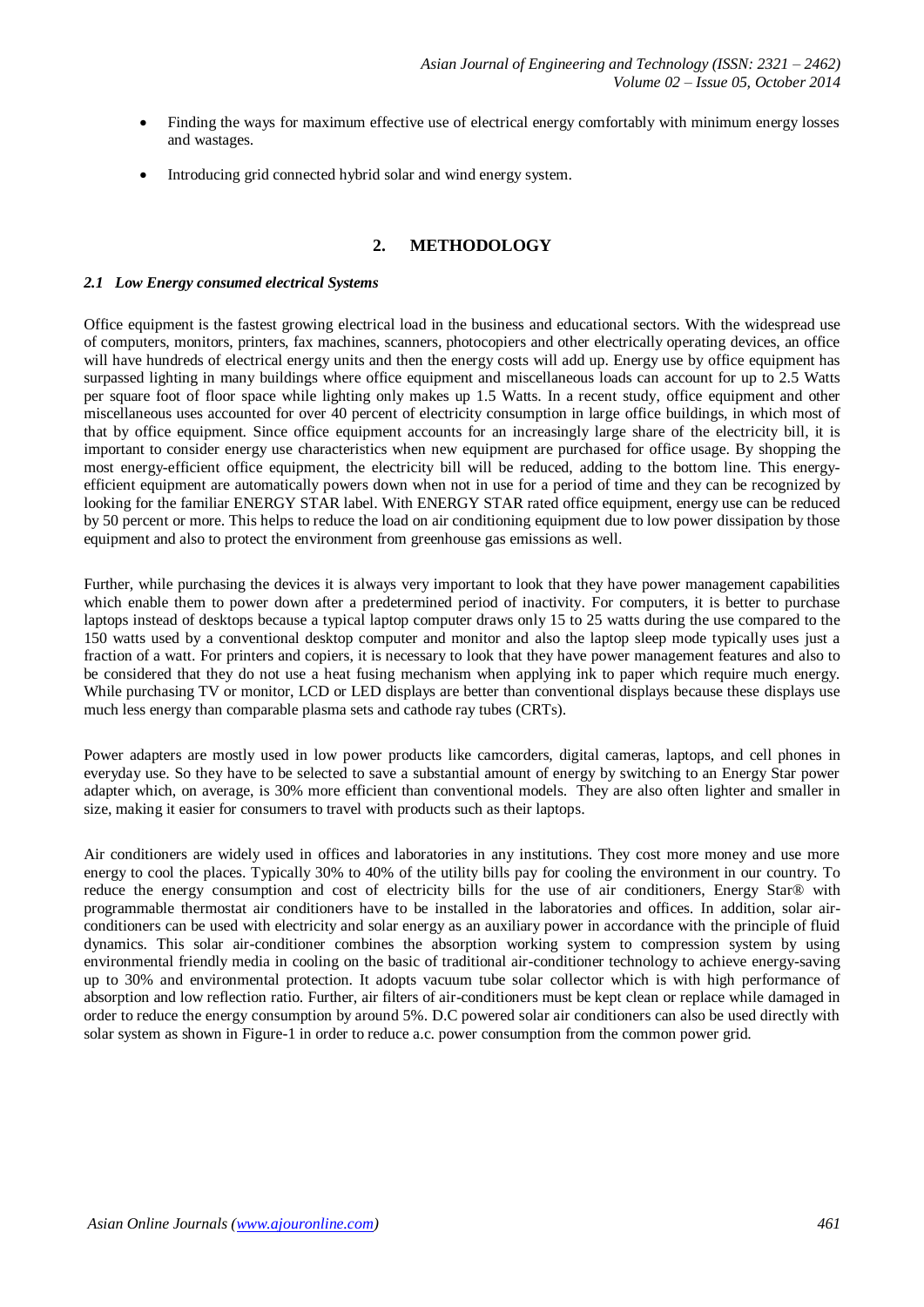*Asian Journal of Engineering and Technology (ISSN: 2321 – 2462) Volume 02 – Issue 05, October 2014*



**Figure-1 : D.C. Powered Solar Air conditioner System**

In addition to air-conditioners, many offices and institutions are commonly using electric fans as their air cooling instrument which can be ceiling fans or wall fans or stand fans. These fans consume considerable energy for its continuous use in summer season. To reduce the energy consumption and the cost of electricity bills, Energy Star® fans with thermostat and intelligent regulator to control the speed of them according to the temperature and relative humidity can be used. Further, remote controlling of the fan operation can be incorporated with this system in order to avoid the waste of the energy unnecessarily. The high efficiency and low power consumed DC fans as shown in figure-2 are also considered with battery operated solar system in order to reduce the use of nonrenewable energy as well as to operate continuously even in the absence of electricity supply.



**Figure-2 : High Efficiency and Low Power Consumed D.C. Fans** 

Electric lighting is another major energy consumer. Enormous energy savings are possible using energy efficient lighting products, effective controls and careful design for efficient operation of lighting, and daylighting of rooms with energy-efficient windows and skylights. Using less electric lighting, heat gain of the rooms can be reduced, thus saving air-conditioning energy and improving thermal comfort. Lighting controls as shown in figure-3 are critical for minimizing lighting energy use and maximizing space functionality and user satisfaction. Control techniques ranges from simple to extremely sophisticate. Electric lighting design also strongly affects visual performance and visual comfort by aiming to maintain adequate and appropriate illumination while controlling reflection and glare.



**Figure-3 : Occupancy/Motion Sensors to turn Lights ON and OFF where appropriate**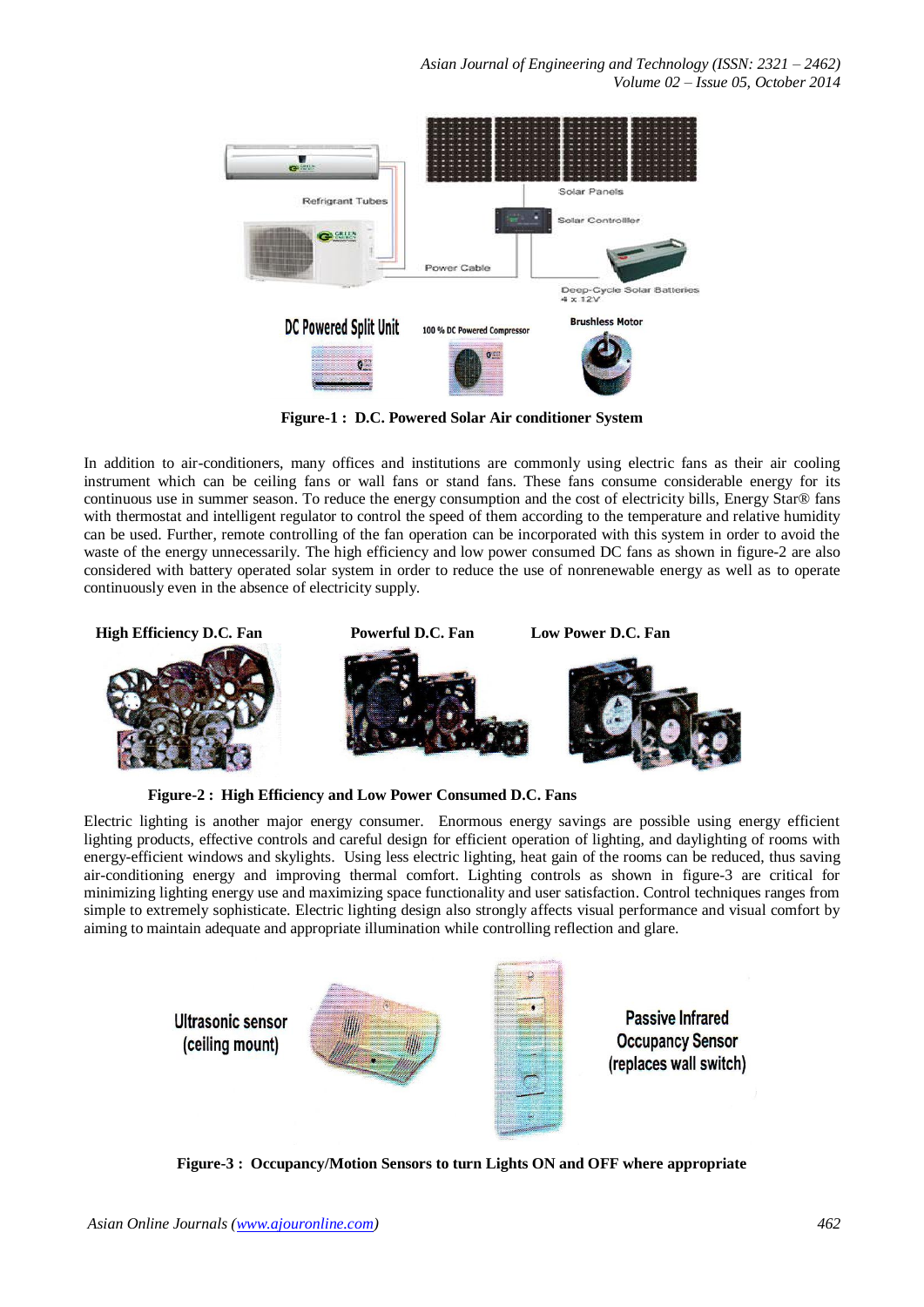| <b>Application</b>   | <b>Potential Energy Cost Savings</b> |
|----------------------|--------------------------------------|
| Offices (private)    | 25-50%                               |
| Offices (open areas) | 20.25%                               |
| <b>Restrooms</b>     | 30-75%                               |
| Corridors            | $30 - 40%$                           |
| Storage areas        | 45.65%                               |
| Meeting rooms        | 45-65%                               |
| Conference rooms     | 45.65%                               |
| <b>Warehouses</b>    | 50-75%                               |

# **Lighting Energy Savings Potential with Occupancy Sensors**

#### **Table-1**

There are several ways of energy efficient lighting according to the application as in Table-1 with affordable lighting technology. The following are a few examples of energy-saving opportunities with efficient lighting.

- \* Installation of compact Fluorescent Lamps (CFLS) in place of Incandescent Lamps.
- \* Installation of Energy-Efficient Fluorescent Lamps in place of "Conventional" Fluorescent Lamps.
- \* Installation of occupancy/motion sensors to Turn Lights ON and OFF where appropriate.
- \* Use an automated device, such as a Key Tag system, to regulate the electric power in a room.
- \* Offer nightlights to prevent the bathroom lights from being left ON all night.
- \* Use high efficiency (HID) exterior lighting.
- \* Add lighting controls such as photo sensors or time clocks.

Installing a low voltage lighting system is safe and easy and does not call for any technical expertise or special skills. Low voltage lights have twin benefits as that are both energy efficient and economical to operate. The brightness level of the lighting is determined by the bulb wattage that is selected. Available bulb wattages range right from 4 watts up to 50 watts (halogen).

#### *2.2 Maximize effective electrical energy usage with minimum losses and wastages*

Electrical energy usage is possible to maximize with minimum losses by considering different techniques while constructing the buildings, setting up computer and other laboratories, arranging the office administration sections, etc.

In the construction of buildings, walls, windows and ceiling must be insulated for heat transfer from inside to outside or vice versa by constructing cavity wall insulation around the building; installing argon filled, double glassed windows or double glassed windows with wooden frames; installing 250 mm thickness of loft insulation between ceiling joists at the roof of the building and painting the building with light color in warm climate area or dark color in cold climate area. Orientation of buildings in construction is also important to reduce the heat effect in rooms of the building by sun light. Normally buildings are oriented in the direction of North-East to South-West or South-East to North-West to minimize the heat effect and optimize the lighting of building by sun light. Further, surroundings of the building, especially close to windows and doors, draught condition must be eliminated by planting shade trees and having garden in and around. Air conditioned rooms in the building must be sealed properly by using caulk and weather stripping to plug air leaks. Energy losses can be reduced from electrical equipment by switching off them when not in use instead of leaving them on standby and furniture and cloth curtain in the rooms or laboratories must be kept away from radiators. It is good to place aluminum foil behind radiator to reduce energy wastage. By reducing the water usage in the institutions and offices, number of times to pump water to the tank can be reduced and hence it will save electrical energy from wastage. By installing a plastic 'Hippo' in the toilet cistern, 35% of water used for flushing the toilet with normal cistern will be reduced to 12 – 15%. Further greater water wastage can be reduced by stopping drips of water from taps and overflows.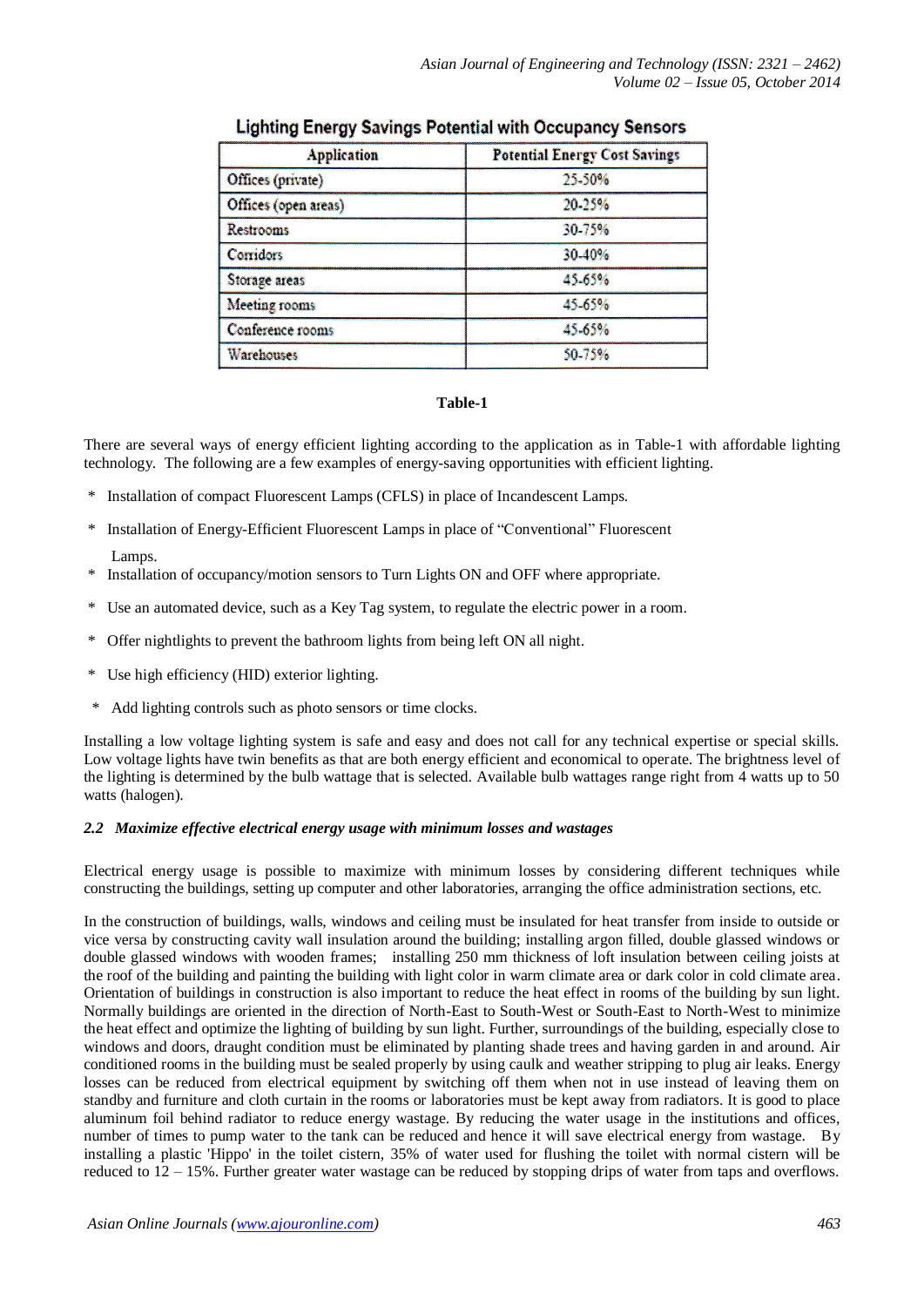Watering the gardens can be done by collected runoff water from shed roofs while raining, into the water butts and drainage water.

In class rooms and Auditorium, the use of fan and its speed can be automatically controlled as shown in figure-4 according to the number of people inside the room and its relative humidity. If class room or auditorium is taken, the switching ON the number of fans and their speed monitoring can be done according to the number of people in the row of sheets and the relative humidity variation in those areas. Similarly, number of air conditioners to be operated and their setting of thermostat can be automatically controlled in relevant to the people sitting in the area and the relative humidity to be maintained in comfortable for the rooms and auditorium. By making above arrangements energy consumption can be optimized and the waste of electrical energy is reduced.



**Figure-4 : Thermostatic Ceiling Fan and Light Remote Control System**

From above methods, 10 to 20 percent of electrical energy bills can be saved from normal bills.

# *2.3 Grid connected Hybrid solar and wind energy system*

In parallel to Ceylon Electricity Board (CEB) supply to the institution, solar power generating system can be installed in the institution premises and it can be connected to the common grid of the CEB supply through net metering as shown in figure-5. Solar power generated by photo voltaic (PV) panel is a d.c. power which has to be converted to a.c. power before connecting to the main supply panel of the institution. To convert the d.c. power to a.c. power, efficient d.c. to a.c. inverter should be used in order to reduce the consumption of power by inverter while operating. This a.c. power from solar panel is connected to the common grid through main panel by net metering which is a result of regulations that obligate utilities to allow excess energy generated by solar PV systems to be sent to the grid, thus spinning the meter backward. This arrangement allows all electricity produced by PV solar power system to be used to offset the utility bills.

By this method of power generation, cost for electricity tariff can be reduced very much, say 60% to 80%, depending on the capacity of installed solar power system and the available strength of sun light in the area and its duration in day time. This saving of money from electricity tariff would cover the initial cost plus its interest for implementing the solar power system within the period of five to seven years.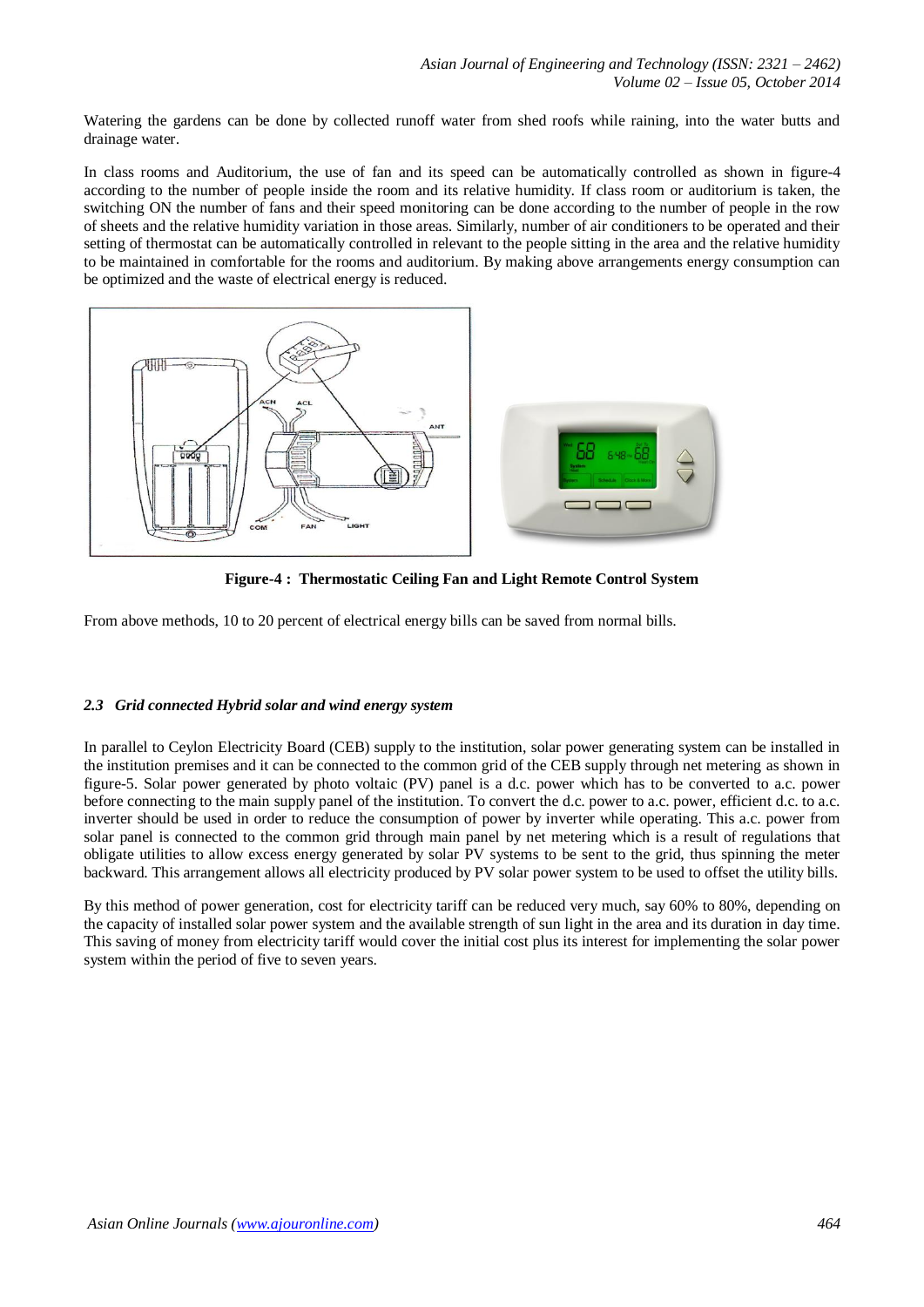

**Figure-5 : Grid Tie Solar Power System**

Further, if the capacity of solar power generation required to the institution is less than 4 kW of power in order to reduce the electricity tariff to 70%, then micro inverter can be used to convert the d.c power to a.c power instead of conventional inverter in order to reduce the initial cost for implementing grid connected solar power system by 20% with the increase of life time of inverter from seven to fifteen years and the increase of total safety to the system under any case of emergency. This micro inverter solar electrical power system can be installed by interconnecting number of micro inverters in integrating manner in order to obtain required electrical power to the use. This method of installation helps to provide the solar electrical power without interruption even if one or number of the micro inverters fail in operation under any circumstances such as fault of the micro inverter or sudden fire in the portion of the building or shutdown the power in any part of the building for maintenance purpose, etc. Further, this integrating manner of installation of micro inverters provide the easy way to expand the solar electrical power system in future according to the increasing needs. Due to these benefits of the use of micro inverter, many institutions, industries and even homes are willing to use grid connected solar electrical power system now a days.

In addition to solar power system, wind power is also possible to obtain in some regions where continuous wind is possible. By interconnecting solar and wind power as shown in figure-6, it is possible to generate renewable power continuously throughout the day and night. This arrangement may take large initial investment but any how these expenditure can be recovered within the short period of time as four to six years. By doing this, the cost of electricity tariff can be brought to  $5 - 10\%$  of the cost incurred currently.



**Figure-6 : Hybrid Solar and Wind Power System**

Further, optimizing the capacity of solar and wind power system according to the current needs, initial cost for implementation of the interconnected solar and wind power system can be kept at the minimum level. After the recovery of the initial cost plus its interest within four to six years, the saving of electricity tariff is 90% which is totally profit to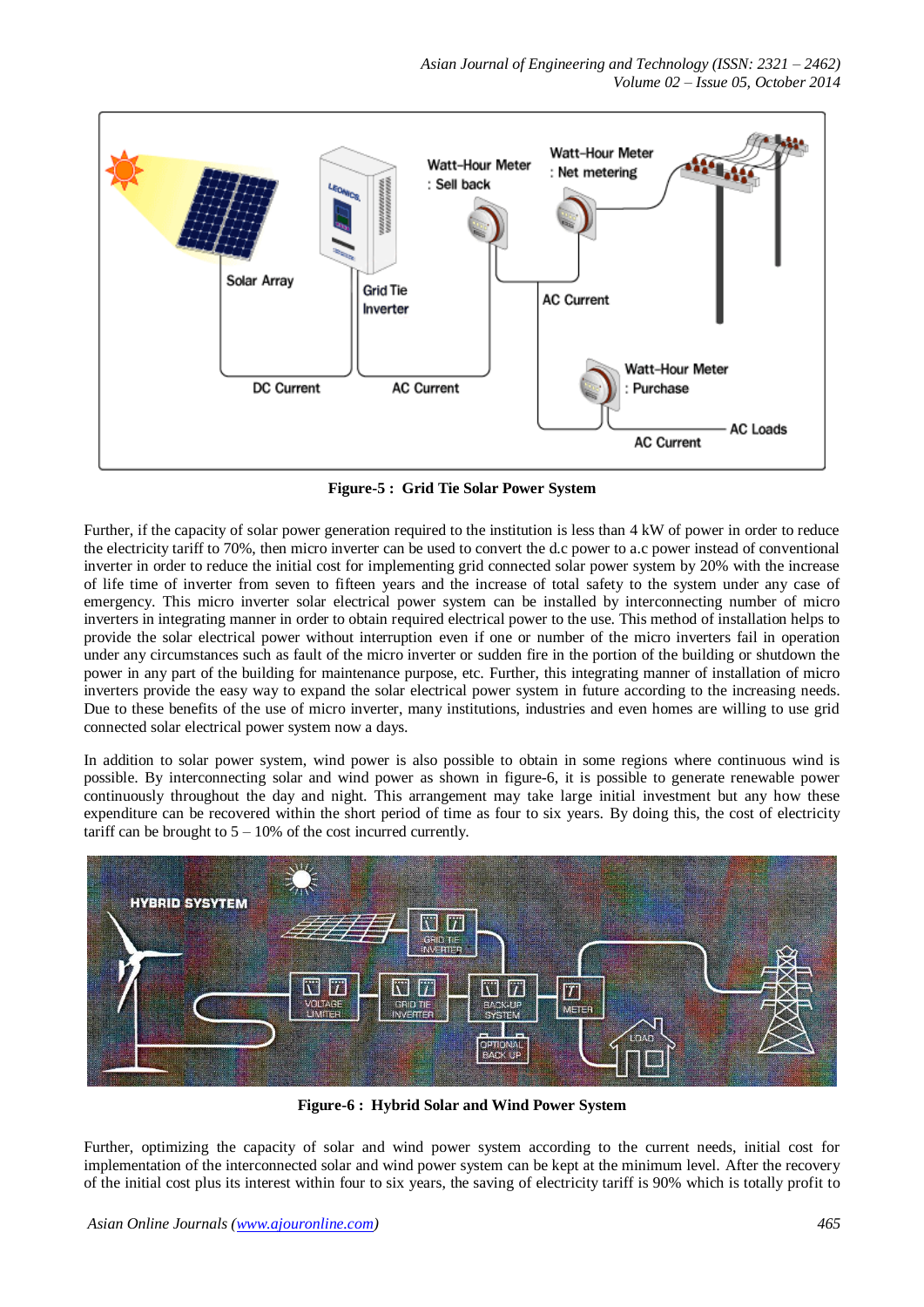the institution. This saving can be used for expansion of solar and wind power system in integrated manner for increased needs in future. In addition to this saving, the environmental pollution by  $CO<sub>2</sub>$  emission due to the use of non-renewable energy sources for electricity generation is reduced greatly and the economy of the country is improved by minimizing the expenditure of foreign exchange for fossil fuel and coal.

#### **3. RESULTS**

From above studies, it is noted that electrical energy consumption by office equipment, air conditioners, electric fans and lighting system can be reduced between 30% - 40% by adopting ENERGY STAR label equipment and low power consumed devices and system. By reducing the losses and wastages of electrical energy in the way of constructing the building with minimum heat energy transection between inside and outside of the building, setting up external environment to be suitable for low electrical energy consumption by the building for lighting and air conditioning and automatic control of electrical equipment under not in use state, the electrical energy consumption is further reduced to 10% - 20%. Then the total reduction in electrical energy consumption will be in the range of 40% - 60%. This will reduce the electricity tariff in considerable amount.

Further, the introduction of grid connected solar or hybrid solar and wind electrical power system will reduce the electricity tariff drastically to 80% - 90% with minimal initial cost for the implementation of low capacity solar or hybrid solar and wind electrical power system depending on the energy consumption level because of reduced energy consumption of electrical equipment and surroundings of the buildings by the means of using ENERGY STAR labeled power management devices and reduced energy losses and wastages in the equipment and buildings respectively. This solar and wind power system gives the additional advantages as the minimum use of non-renewable energy sources, the reduction of environmental pollution due to the reduced amount of  $CO<sub>2</sub>$  emission and the saving in the economy of the country.

#### **4. DISCUSSION**

The study of effective and efficient use of electrical energy helps to identify the ways of reducing the energy consumptions in existing system without much alteration. It also shows the methods of reducing energy losses and wastages in the system as well as around the surroundings. Further, this study indicates how the Grid Tie Solar system and Hybrid Solar and Wind system reduce the electricity tariff drastically in any institution as well as protect the nonrenewable energy sources around the world. In addition to the protection of non-renewable energy sources, the above system helps to reduce Green Effect in the environment and save the economy of the country.

#### **5. CONCLUSION**

As discussed in this paper, each and every institution will be able to practice the above methods to reduce the electricity consumption as well as introduce the renewable energy sources for their power requirements by incorporating into CEB supply. This will help them to reduce their electricity tariff as well as protect their economy and the living environment. As a whole, the country will get the benefit. Further, it focuses on advanced studies and researches on implementing the energy efficient devices and system for future energy needs and avoid energy crises.

### **6. REFERRENCES**

[1] Ali Newaz Bahar, Mrinal Kanti Baowaly and Abhijit Chakraborty, "An Intelligent Approach of Regulating Electric-Fan Adapting to Temperature and Relative Humidity", I.J. Intelligent Systems and Applications, 2012, 7, 61-69 Published Online June 2012 in MECS (http://www.mecs-press.org/) DOI: 10.5815/ijisa.2012.07.08

[2] Ravihansa Chandratilake and Shiromal Fernando, "Sustainable Building Design Guideline for Sri Lanka", Green Building Council of Sri Lanka.